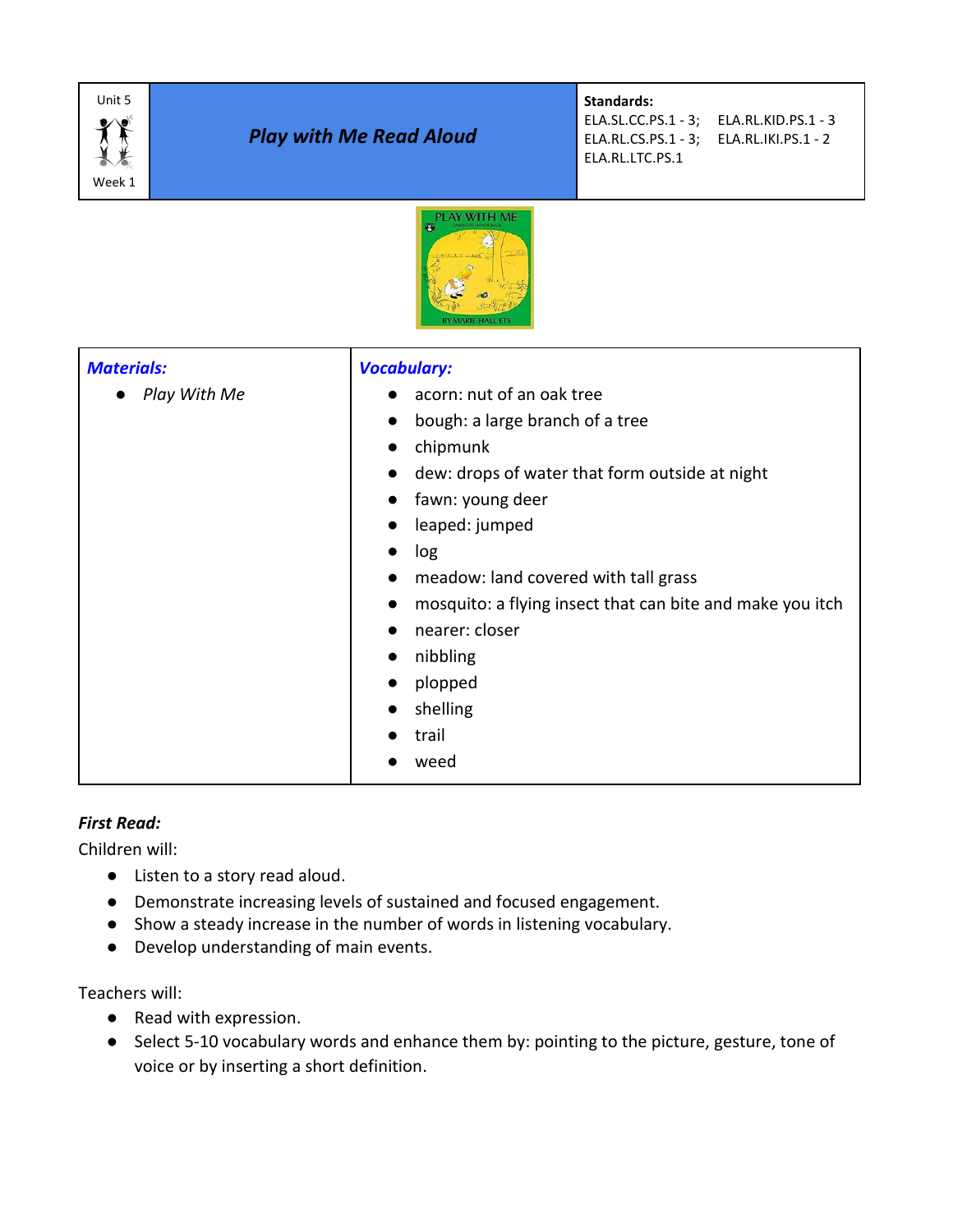- Provide comprehension asides: comment during the story about the main character's emotional state, explain an illustration or a change in scene, or indicate what various characters do or do not know.
- Model analytical thinking when appropriate e.g. "I'm thinking…."

| "I have a new story to read to you today. The<br>title of this book is Play with Me. The author and<br>illustrator is Mary Hall Ets. She also wrote<br>Gilberto and The Wind."                                                              | Show cover, underline the title, author's, and<br>illustrator's name.                        |
|---------------------------------------------------------------------------------------------------------------------------------------------------------------------------------------------------------------------------------------------|----------------------------------------------------------------------------------------------|
| "On the cover of this book we see a little girl.<br>But, when the girl finds wild animals and invites<br>them to play with her, they do not want to. This<br>makes her sad. Let's read and find out what she<br>does to solve her problem." | Introduce the main character and the story<br>problem, using the illustrations on the cover. |
| "The sun was up and there was dew-drops of<br>water- on the grass. And I went to the meadow<br>to play.                                                                                                                                     | p. 1 Point to meadow.                                                                        |
| "A grasshopper sat on a leaf of a weed."                                                                                                                                                                                                    | p. 2 Point to grasshopper.                                                                   |
| "And I tried to catch him, but he leaped away."                                                                                                                                                                                             | p. 3 Gesture leaped.                                                                         |
| "I think he was waiting to catch a <b>mosquito</b> $-$ a<br>flying insect that can bite and make you itch."                                                                                                                                 | p. 4                                                                                         |
| "A turtle was sitting on the end of a log."                                                                                                                                                                                                 | p.6 Point to log.                                                                            |
| "But before I could touch him, he plopped into<br>the water."                                                                                                                                                                               | p.7 Gesture plopped.                                                                         |
| "A chipmunk was sitting beneath the oak tree,<br>Shelling an acorn with his sharp little teeth."                                                                                                                                            | p.8 Point to chipmunk. Gesture shelling an acorn.                                            |
| "A blue jay came and sat on a bough"                                                                                                                                                                                                        | p. 10 Point to blue jay and bough.                                                           |
| "He was wiggling his nose and nibbling a<br>flower."                                                                                                                                                                                        | p. 12 Gesture wiggling and nibbling.                                                         |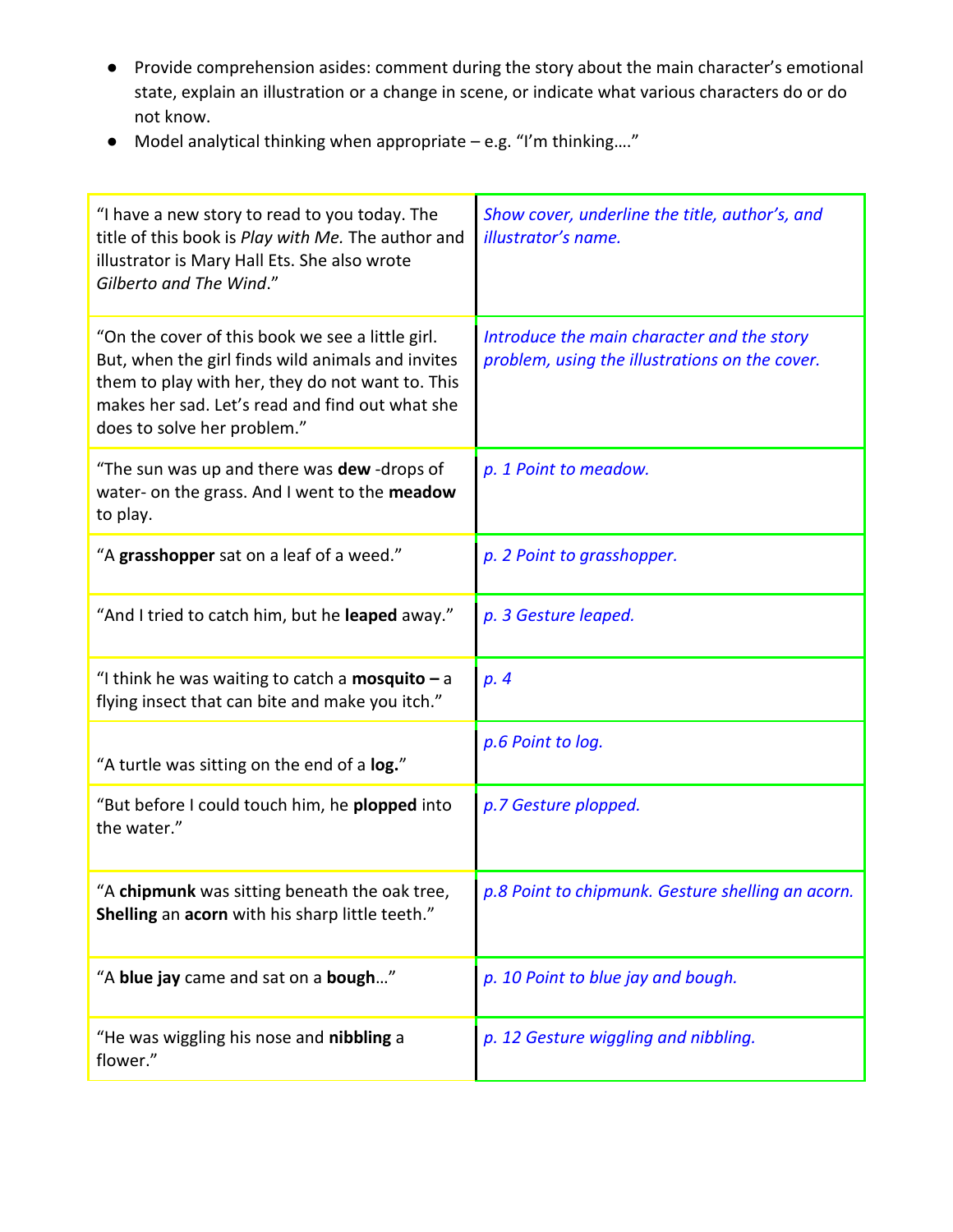| "And watched a bug making trails on the water."                          | p.17 Point to trail. |
|--------------------------------------------------------------------------|----------------------|
| "The girl is looking so sad because nobody"<br>wanted to play with her." | Comprehension aside. |
| " came a baby fawn -baby deer- and looked at<br>me."                     | p.23 Point to fawn.  |
| "I held my breath and he came nearer -closer-."                          | p. 24                |

## *Discussion Questions(s):*

- Why did the animals come play with the little girl at the end of the story?
- Why did the girl want to play with the animals?

#### *Second Read*

Children will:

- Demonstrate increased level of sustained and focused engagement
- Show a steady increase in the number of words in listening vocabulary
- Develop understanding of main events

Teacher will:

- Continue to define the vocabulary words from Story Reading 1 and include additional vocabulary that may need more verbal definitions.
- Explain feelings or thoughts of secondary characters.
- Deepen the comprehension of primary characters, story problem, etc.
- Model analytical thinking.

| "We read this book yesterday (or last week or a                                                                                                                                      | Hold up the book, show the cover.             |
|--------------------------------------------------------------------------------------------------------------------------------------------------------------------------------------|-----------------------------------------------|
| few days ago) and I know you remember the                                                                                                                                            | Take the responses children provide. Read and |
| title"                                                                                                                                                                               | underline the title again.                    |
| "We remember that the little girl was looking for<br>some animal friends to play with, but all of the<br>animals ran away from her in the beginning.<br>Let's read the story again." | Re-orient children to the book: p. 10-11      |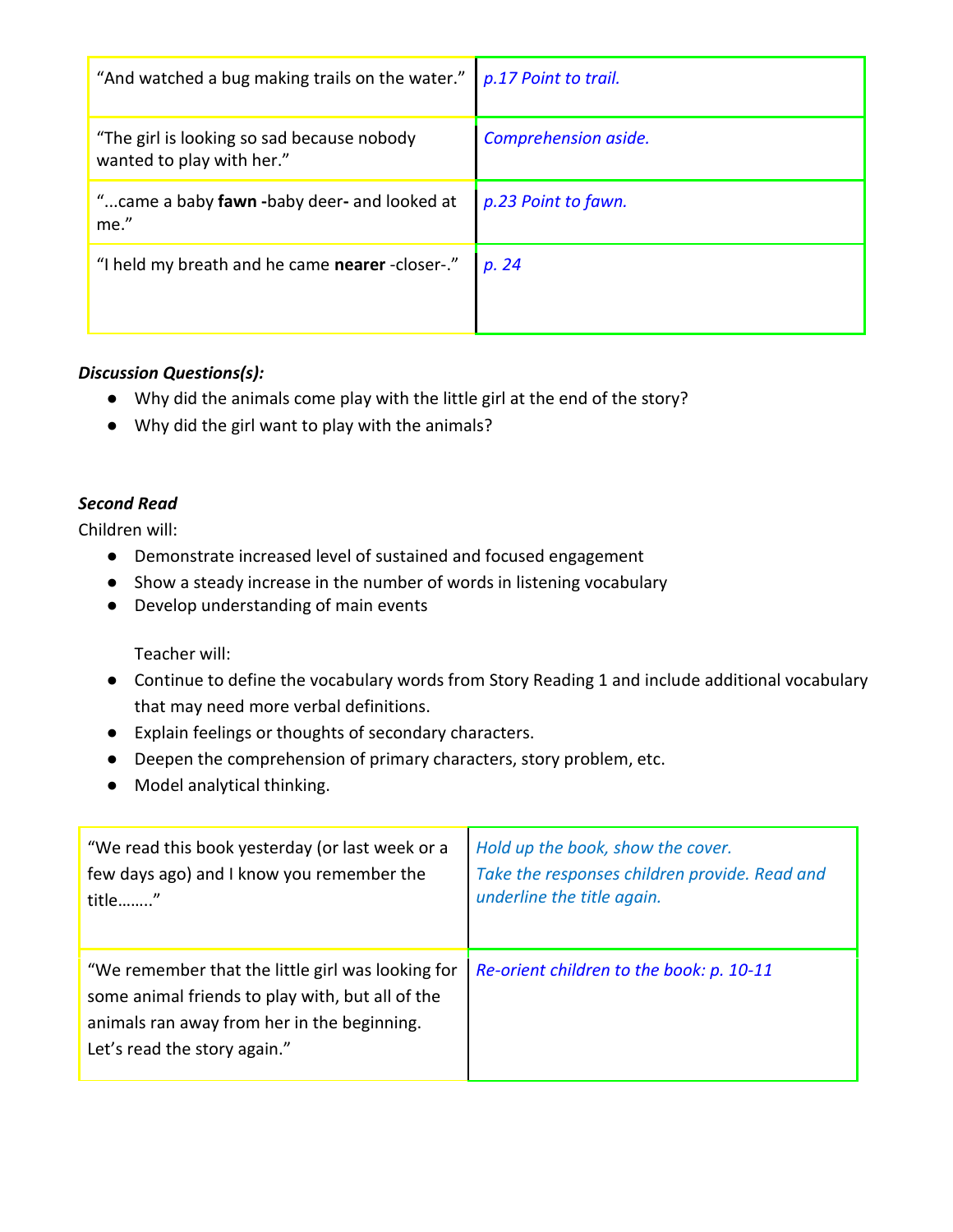| "And I went to the meadow -land covered with<br>tall grass- to play."                                                                                                         | p.1                                                  |
|-------------------------------------------------------------------------------------------------------------------------------------------------------------------------------|------------------------------------------------------|
| "A grasshopper sat on a leaf of weed -plant"                                                                                                                                  | p.2                                                  |
| "And I tried to catch him, but he leaped -<br>jumped- away too."                                                                                                              | p.5                                                  |
| "A chipmunk was sitting beneath the oak tree,<br>shelling-taking the shell off- an acorn with his<br>sharp little teeth."                                                     | p. 8                                                 |
| "He was wiggling his nose and nibbling -taking<br>small bites- a flower."                                                                                                     | p.12                                                 |
| "All of the animals are running away. They might<br>be afraid of the little girl and don't want to be<br>caught because they don't know that she wants<br>to play with them." | Comprehension aside.                                 |
| "Now that the girl is sitting very still, the animals<br>seem curious and no longer afraid."                                                                                  | p. 20-21 Read pages and give comprehension<br>aside. |

## *Discussion Questions(s):*

- How do you think the little girl was feeling when the fawn licked her cheek? How do you know?
- *You can see the reflection of the girl and animals in the pond. How is the reflection different from the one you see in a mirror?*

#### *Third Read:*

Children will:

- Jointly reconstruct the story with peers and teacher
- Recall some main events when prompted
- Ask/Answer questions for further understanding

#### Teacher will:

- Jointly reconstruct the story with children.
- Expand, clarify or add more information to children's responses.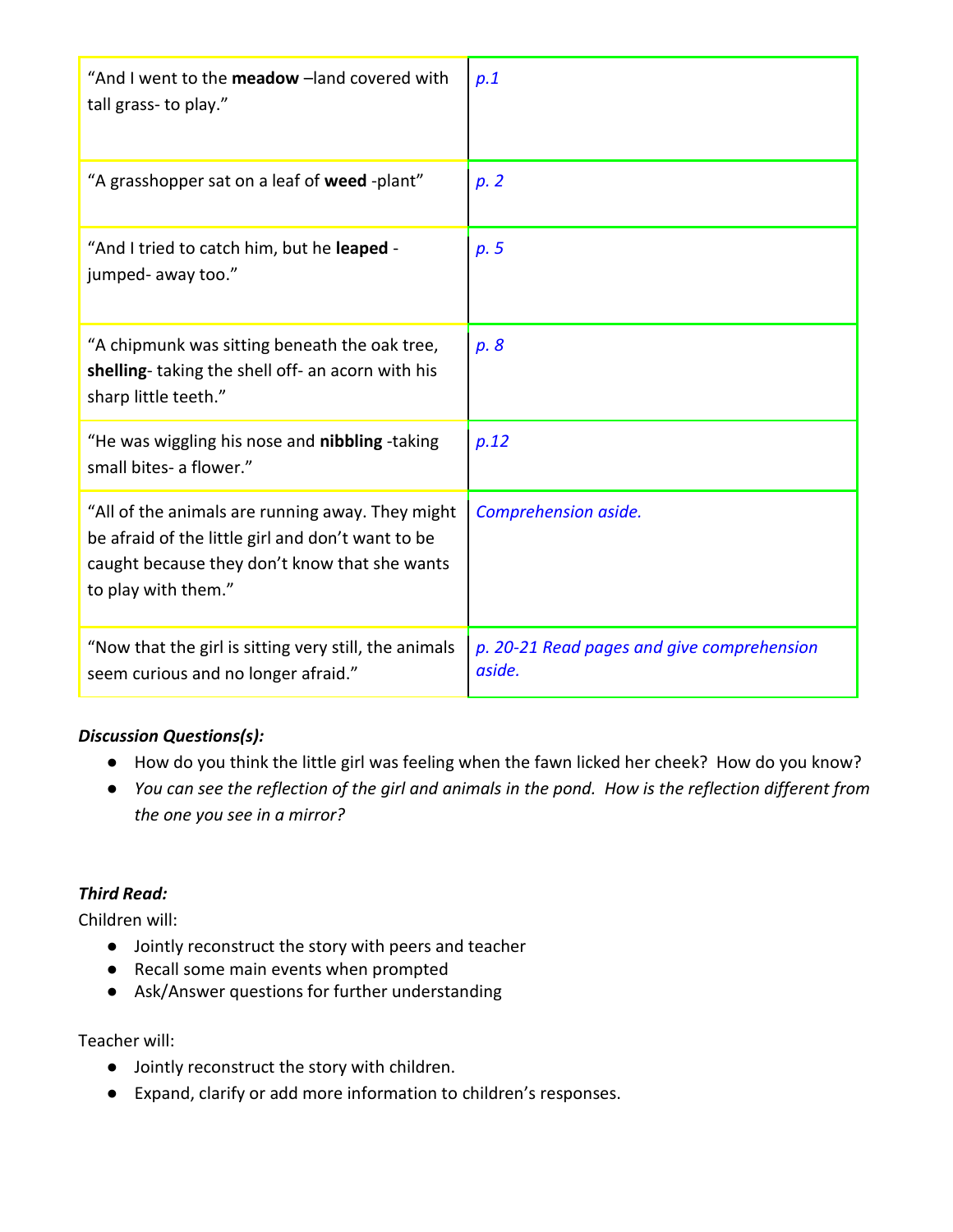- Address misunderstandings.
- Define words as necessary.
- Deepen comprehension asides.
- Model analytical thinking.

| "We have read this book twice and today we're<br>going to talk about and tell the story together." | Hold up the book, show the cover.<br>Underline and state the title                                                                                                                  |
|----------------------------------------------------------------------------------------------------|-------------------------------------------------------------------------------------------------------------------------------------------------------------------------------------|
|                                                                                                    | Use phrases such as "We remember" or<br>"What is happening here?" while pointing to<br>the action on the pages.<br>Comments will be mostly in response to what the<br>children say. |
|                                                                                                    | p 1. Read                                                                                                                                                                           |
| "What is happening here?"                                                                          | $p. 2 - 3$                                                                                                                                                                          |
| "We remember"                                                                                      | $p.4 - 9$                                                                                                                                                                           |
| "Why did the blue jay fly away?                                                                    | p. 11                                                                                                                                                                               |
|                                                                                                    | $p. 12 - 15$                                                                                                                                                                        |
| "And her"                                                                                          | p. 17                                                                                                                                                                               |
| "Why does the girl look so sad?"                                                                   | $p. 18 - 19$                                                                                                                                                                        |
| "We remember"                                                                                      | $p. 24 - 25$ Read                                                                                                                                                                   |
| "And then"                                                                                         | $p. 26 - 27$                                                                                                                                                                        |

# *Discussion Questions(s):*

● How are the animals in *Raccoon on His Own* different or the same from the animals in *Play With Me?*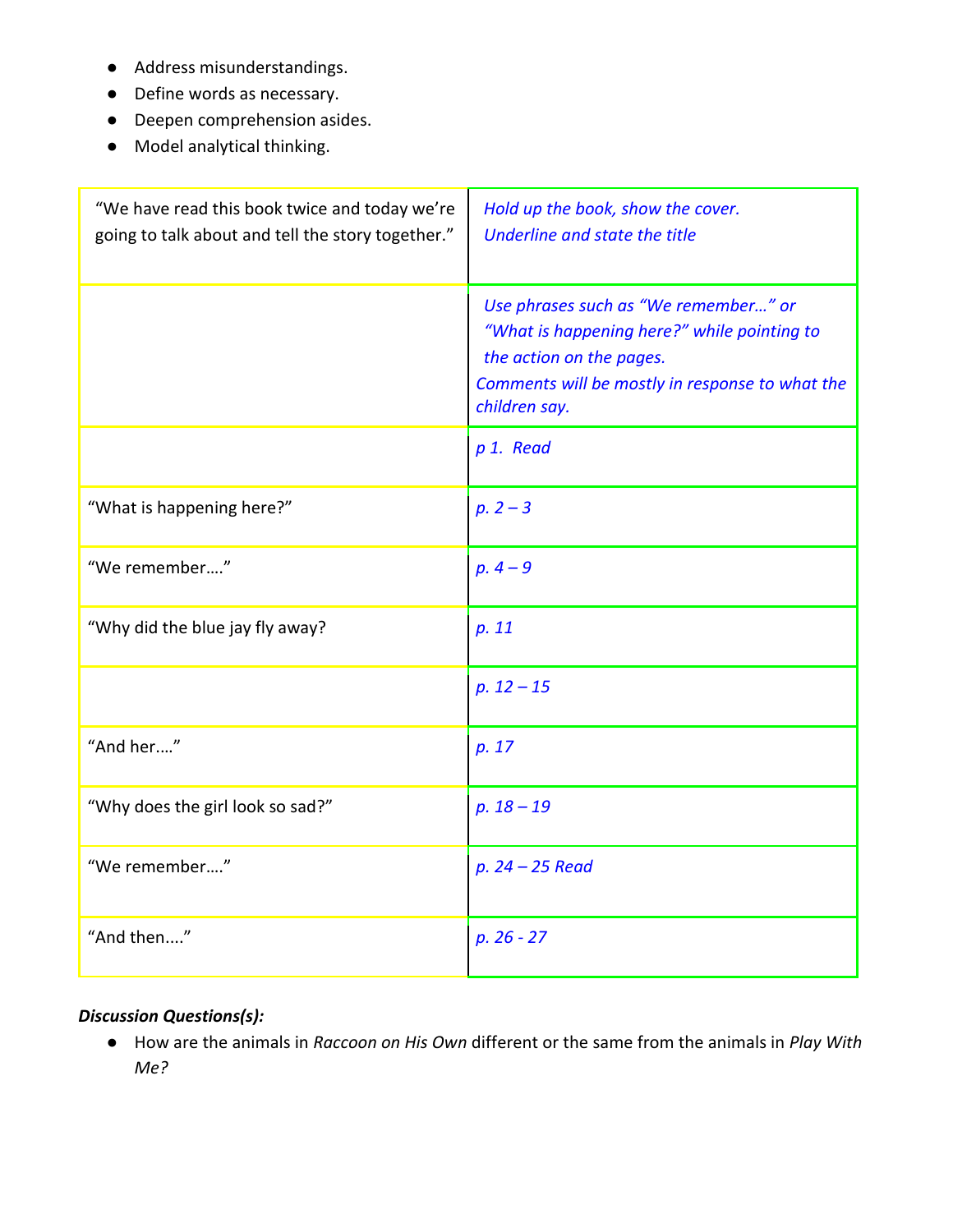## *Fourth Read:*

Children will:

- act out one or more scenes from the story
- explore character motivations and emotions
- recall main events from the story

With children, choose one scene to act out. Assign roles to children or use a structure to ask for volunteers. As you read the corresponding pages from the story, children act out the scene and recite any dialogue.

## *Discussion Questions(s):*

- Do you think that there were other children that lived near the little girl? Why?
- On the cover of the book, we see the frog glancing back at the girl. What might he be thinking?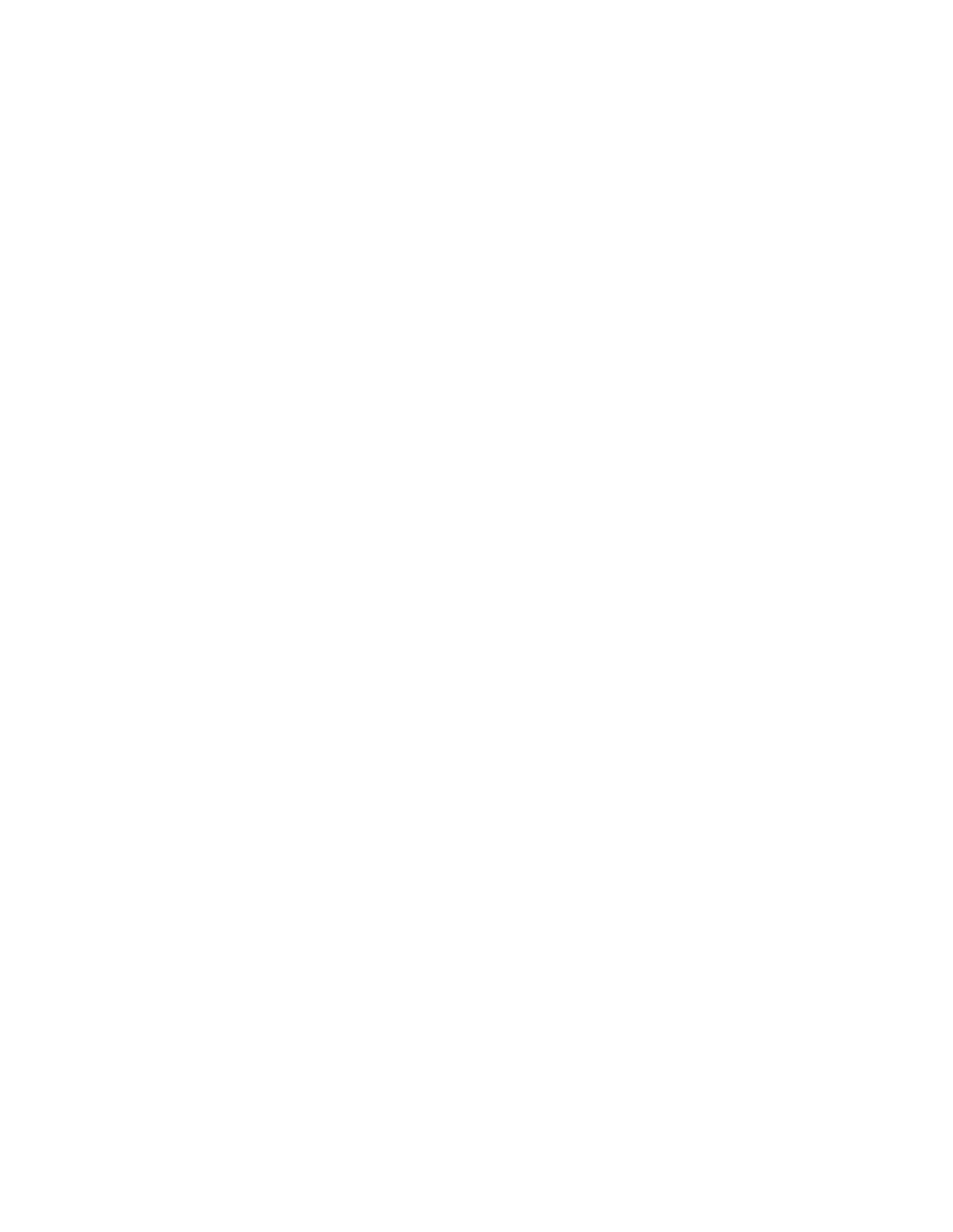| <b>Suggested Transition Activity</b>                                                                                                                                                                                           | Literacy/Language Skills                                 |
|--------------------------------------------------------------------------------------------------------------------------------------------------------------------------------------------------------------------------------|----------------------------------------------------------|
| <b>First Read</b>                                                                                                                                                                                                              | <b>Supported</b>                                         |
| Say: "I'm going to dismiss you by colors, or patterns from Play With Me.<br>If you are wearing something brown, like the rabbit, you may"<br>"If you are wearing something checkered like the shell of the turtle, you<br>may" | <b>Direct</b><br>-Category Labels<br>-Vocabulary Support |

| <b>Suggested Transition Activity</b>                                                                                                                                                                                       | Literacy/Language Skills                               |
|----------------------------------------------------------------------------------------------------------------------------------------------------------------------------------------------------------------------------|--------------------------------------------------------|
| <b>Second Read</b>                                                                                                                                                                                                         | <b>Supported</b>                                       |
| Say: "I'm going to dismiss you by the ending sounds in your names.<br>If your name ends in /k/ like snake, you may; If your name ends in /r/<br>like grasshopper, you may; If your name ends in /n/ like fawn you<br>may". | <b>Direct</b><br>-Ending Sounds<br>-Vocabulary Support |

| <b>Suggested Transition Activity</b>                                                                                                                                                                                                                           | Literacy/Language Skills                                        |
|----------------------------------------------------------------------------------------------------------------------------------------------------------------------------------------------------------------------------------------------------------------|-----------------------------------------------------------------|
| <b>Third Read</b>                                                                                                                                                                                                                                              | <b>Supported</b>                                                |
| Say: "I'm going to dismiss you by sounds anywhere in your name. If you<br>have /s/ like snake anywhere in your name, you may; If you have /t/<br>like turtle anywhere in your name, you may; If you have /ch/ like<br>chipmunk anywhere in your name, you may" | <b>Direct</b><br>-Vocabulary Support<br>-Phonological Awareness |

| <b>Suggested Transition Activity</b> | Literacy/Language Skills |
|--------------------------------------|--------------------------|
| Fourth Read                          | Supported                |